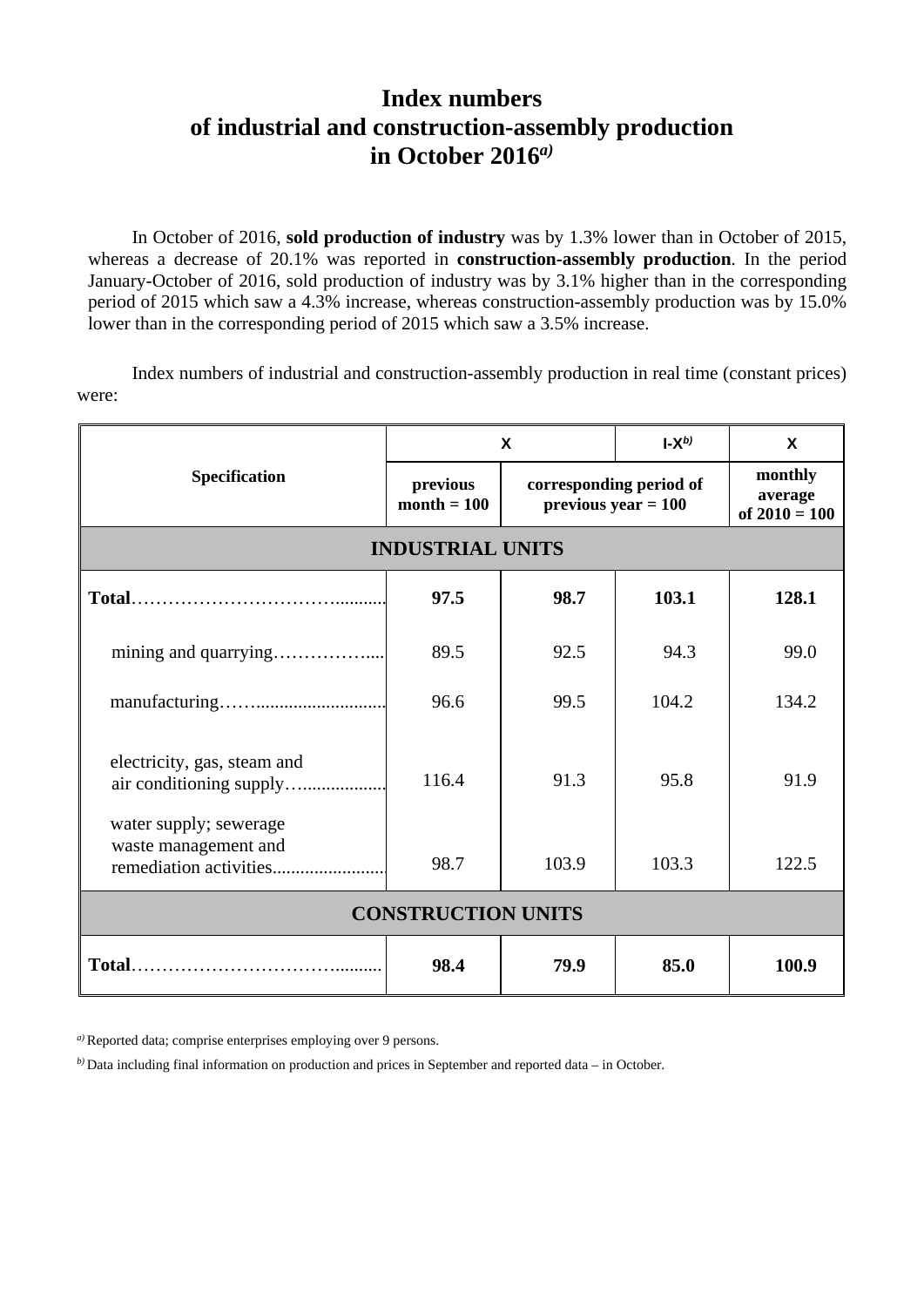According to the preliminary data, **sold production of industry** in constant prices (in enterprises employing more than 9 persons), in October of 2016, was by 1.3% lower than in the previous year (when an increase of 2.4% was recorded) and by 2.5% lower than in September of 2016. After eliminating the seasonal factors, sold production of industry reached the level higher by 1.3% than in the corresponding month of 2015 and by 0.9% lower as compared to September of 2016.

As compared to October of 2015, a decrease in sold production was reported in 20 (out of 34) industry divisions, among others, in manufacture of beverages – by 16.0%, mining of coal and lignite – by 10.7%, in electricity, gas, steam and air conditioning supply – by 8.7%, manufacture of coke and refined petroleum products – by 7.8%, manufacture of basic metals – by 5.3%, manufacture of machinery and equipment – by 4.3%, manufacture of chemicals and chemical products – by 3.9%. An increase in sold production of industry, as compared to October of 2015, was recorded in 14 divisions, among others, in manufacture of motor vehicles, trailers and semi-trailers – by 7.0%, manufacture of textiles – by 5.3%, manufacture of other transport equipment – by 5.1%, manufacture of food products – by 4.8%, manufacture of furniture – by 4.4%.

Indices of sold production of industry in comparison with an average monthly level in 2010 are presented in the graph below: